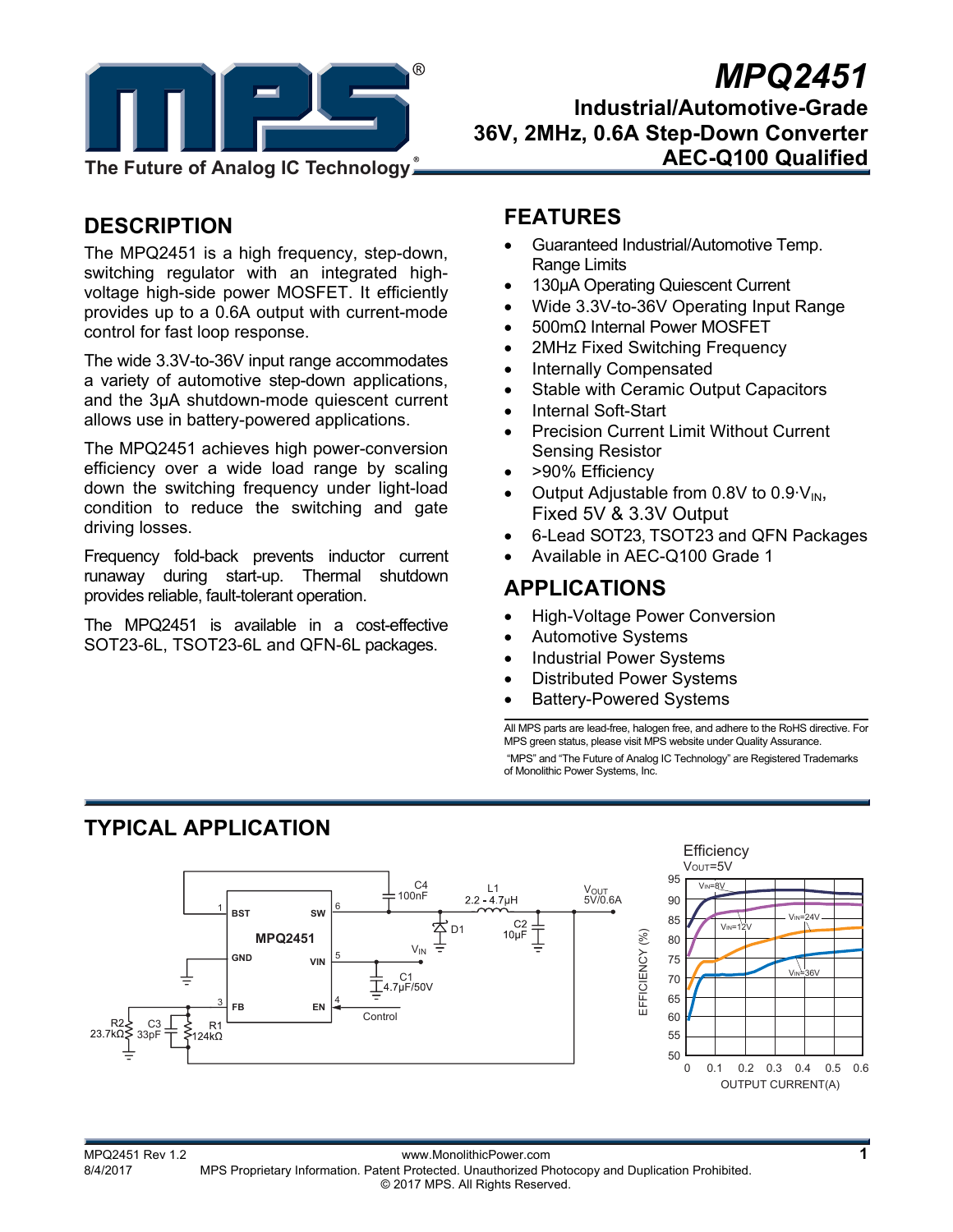

### **ORDERING INFORMATION**

\* For Tape & Reel, add suffix –Z (e.g. MPQ2451DT–Z). For RoHS Compliant packaging, add suffix –LF (e.g. MPQ2451DT–LF–Z)

\*\* For Tape & Reel, add suffix -Z (e.g. MPQ2451DG-Z) For RoHS Compliant packaging, add suffix -LF (e.g. MPQ2451DG-LF-Z)

\*\*\* SOT23-6L is not recommended for new designs

| <b>Part Number</b> | Package     | <b>Top Marking</b> |  |
|--------------------|-------------|--------------------|--|
| MPQ2451GT-5*       |             |                    |  |
| MPQ2451GT-5-AEC1   |             | See Below          |  |
| MPQ2451GT-33**     | SOT23-6L*** |                    |  |
| MPQ2451GT-33-AEC1  |             | See Below          |  |
| MPQ2451GG-5        |             |                    |  |
| MPQ2451GG-5-AEC1   |             | See Below          |  |
| MPQ2451GG-33       | QFN-6L      |                    |  |
| MPQ2451GG-33-AEC1  |             | See Below          |  |

\* For Tape & Reel, add suffix –Z (e.g. MPQ2451GT-5-Z)

\*\* For Tape & Reel, add suffix -Z (e.g. MPQ2451GT-33-Z)

\*\*\* SOT23-6L is not recommended for new designs

### **TOP MARKING**

### **IV7YW**

V7: product code of MPQ2451DT and MPQ2451DT-AEC1 Y: year code W: week code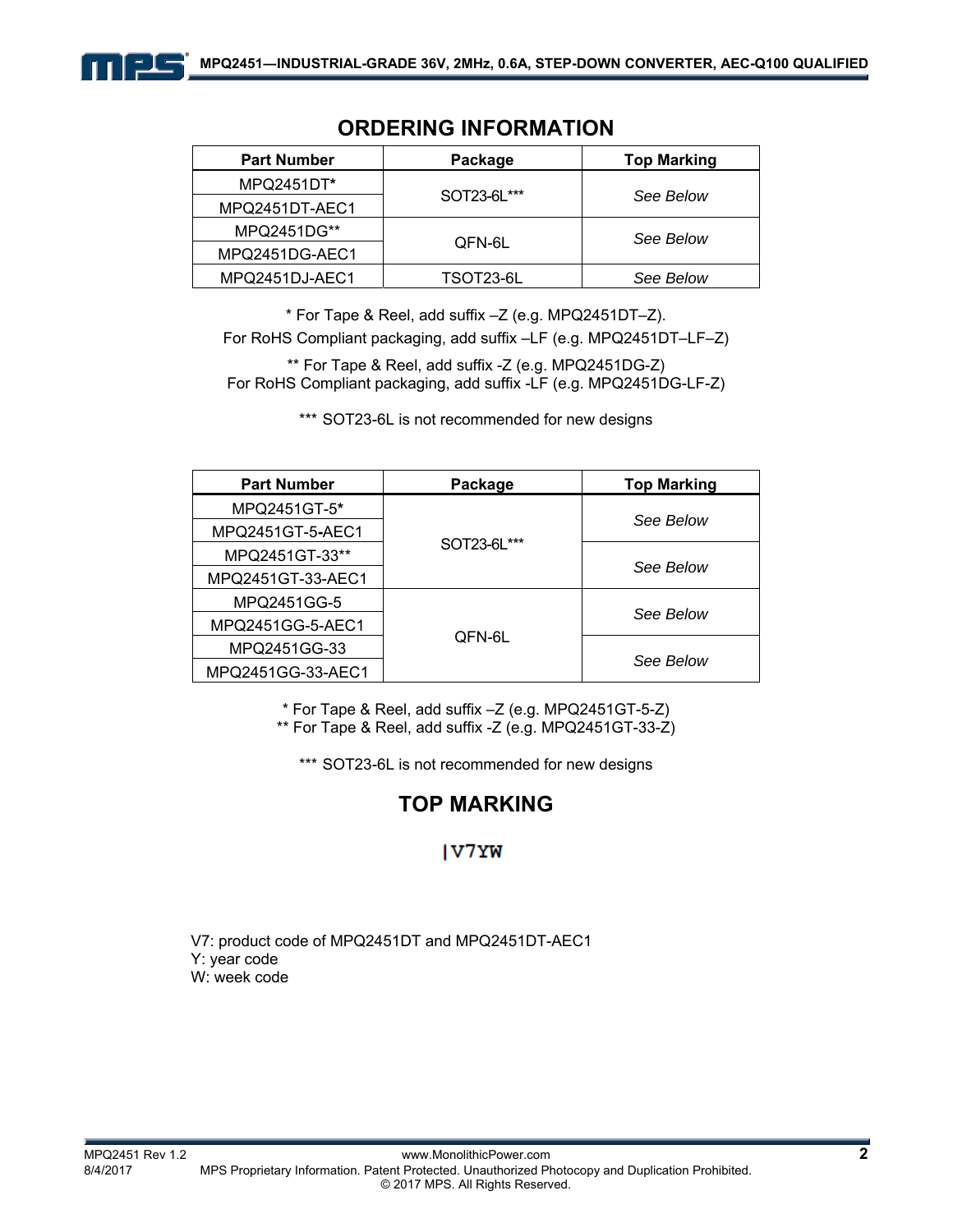

### **TOP MARKING**

#### **AMLY**

AML: product code of MPQ2451DJ-AEC1 Y: year code

### **TOP MARKING**

V7Y LLL

V7: product code of MPQ2451DG and MPQ2451DG-AEC1 Y: year code LLL: lot number

### **TOP MARKING**

#### **AGEY**

AGE: product code of MPQ2451GT-5 and MPQ2451GT-5-AEC1 Y: year code

### **TOP MARKING**

#### **AGFY**

AGF: product code of MPQ2451GT-33 and MPQ2451GT-33-AEC1 Y: year code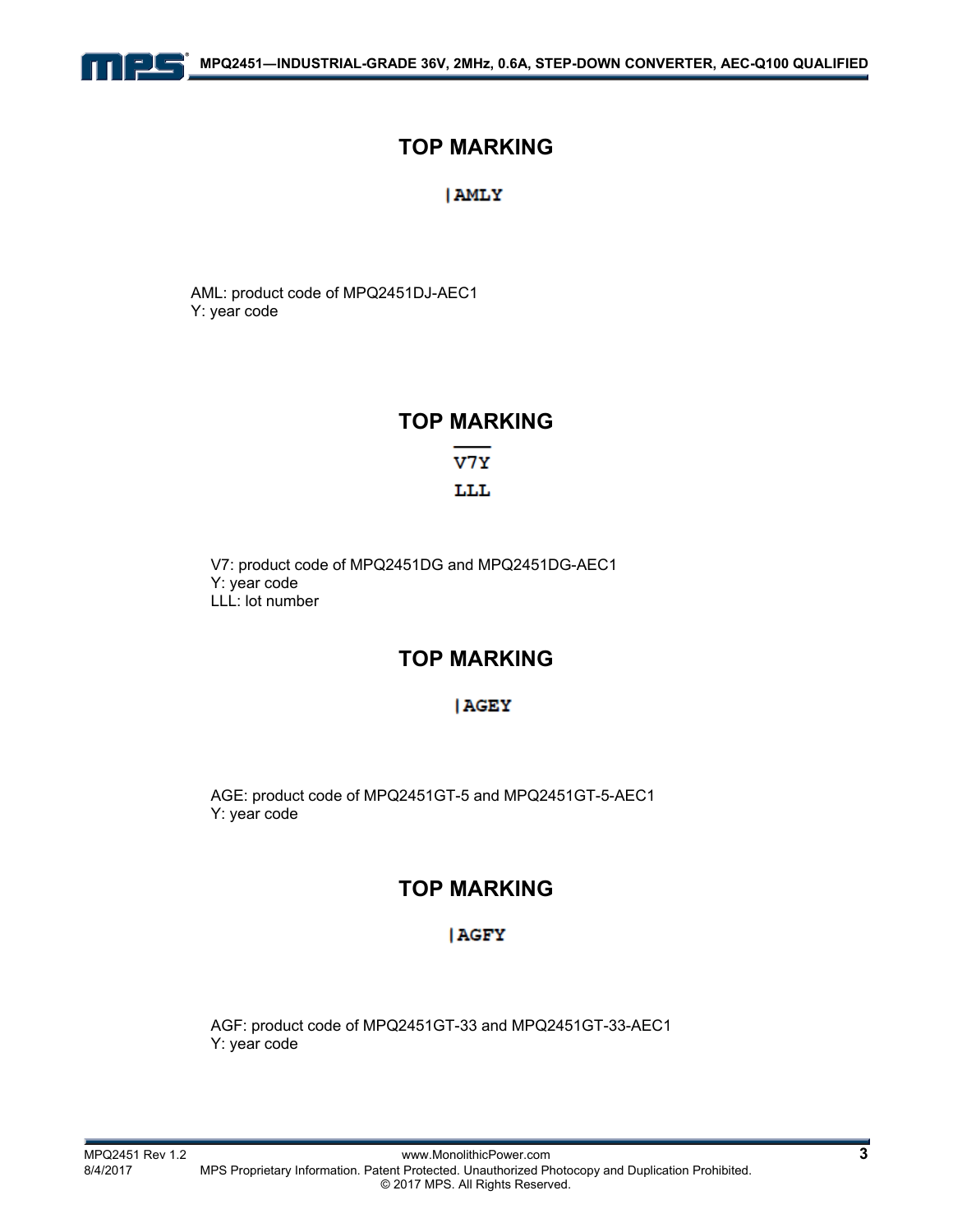

## **TOP MARKING BPY** LLL

BP: product code of MPQ2451GG-5 and MPQ2451GG-5-AEC1

Y: year code LLL: lot number

### **TOP MARKING**

BQY LLL

BQ: product code of MPQ2451GG-33 and MPQ2451GG-33-AEC1 Y: year code LLL: lot number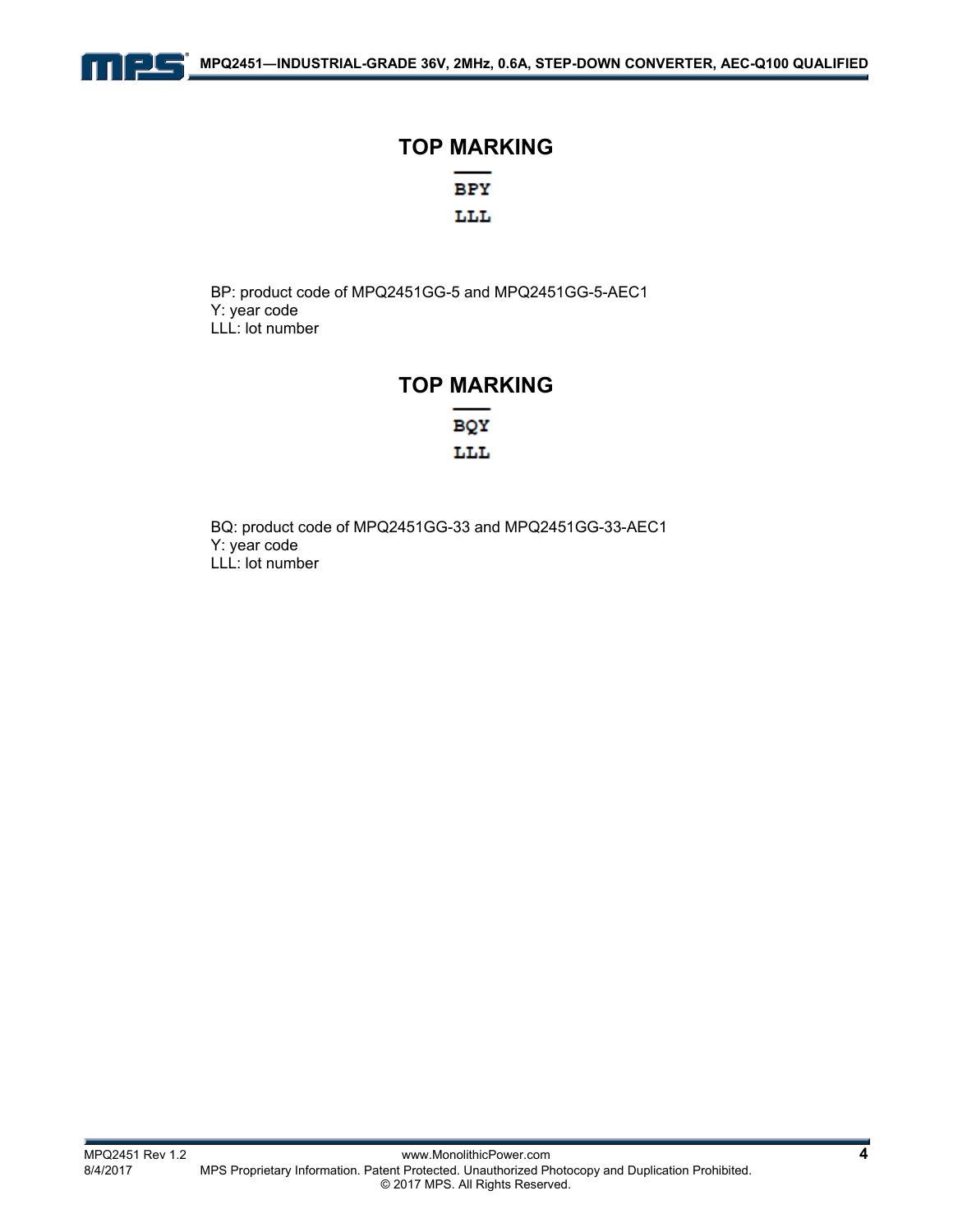



### **PACKAGE REFERENCE**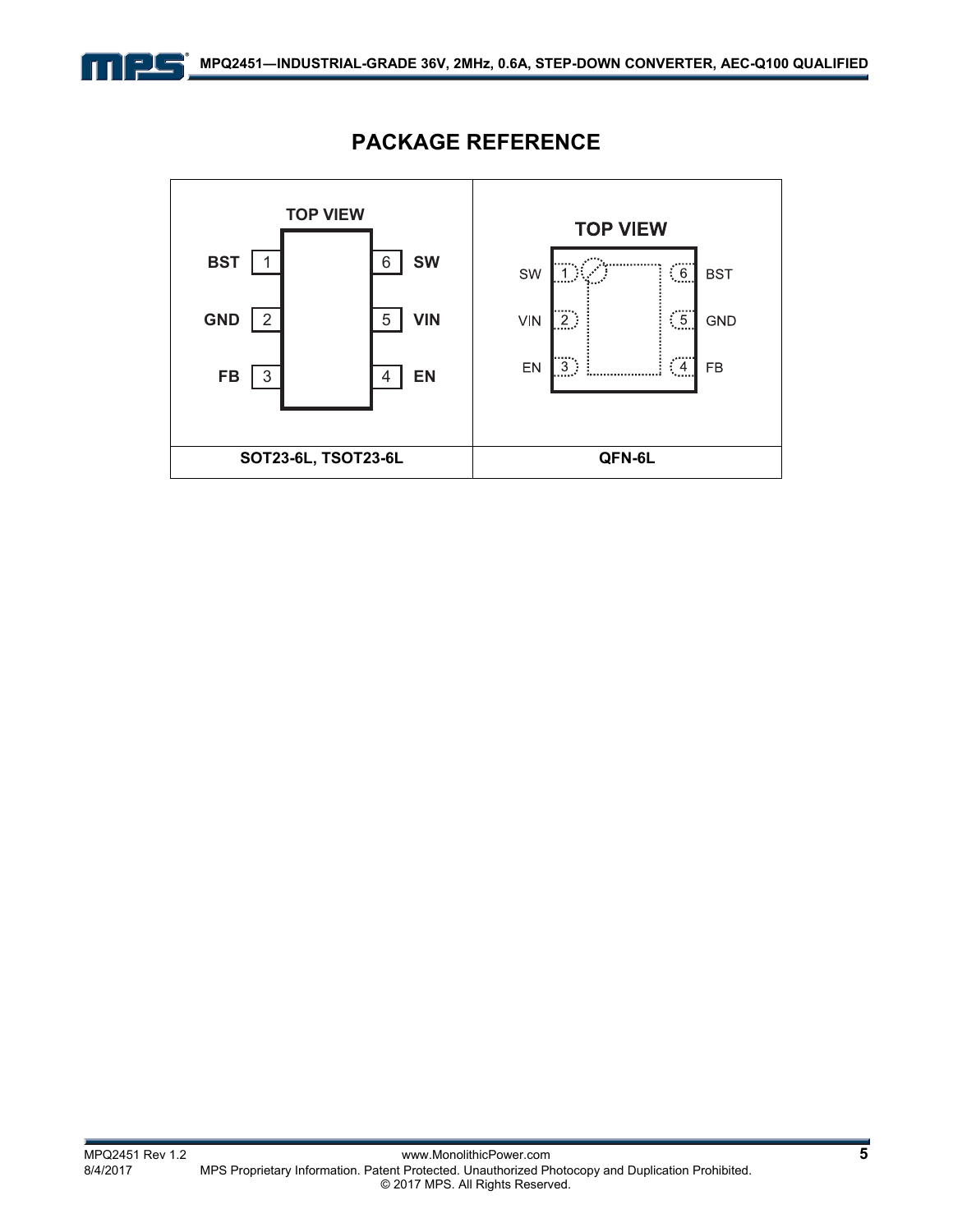### **ABSOLUTE MAXIMUM RATINGS (1)**

| Switch Voltage $(V_{SW})$ -0.3V to $(V_{IN}+0.3V)$       |  |
|----------------------------------------------------------|--|
|                                                          |  |
| Continuous Power Dissipation $(T_A = 25^{\circ}C)^{(2)}$ |  |
|                                                          |  |
|                                                          |  |
|                                                          |  |
|                                                          |  |
|                                                          |  |
| Storage Temperature -65°C to +150°C                      |  |

### *Recommended Operating Conditions* **(3)**

| Supply Voltage V <sub>IN</sub> 3.3V to 36V |  |
|--------------------------------------------|--|
|                                            |  |
| Maximum Junction Temp. $(T_J)$ +125°C      |  |

| Thermal Resistance $^{(4)}$ $\theta_{JA}$ $\theta_{JC}$ |  |
|---------------------------------------------------------|--|
| TSOT23-6L 220  110  °C/W                                |  |
| SOT23-6L 220  110  °C/W                                 |  |
|                                                         |  |

#### **Notes:**

- 2) The maximum allowable power dissipation is a function of the maximum junction temperature  $T_J$  (MAX), the junction-toambient thermal resistance  $\theta_{JA}$ , and the ambient temperature  $T_A$ . The maximum allowable continuous power dissipation at any ambient temperature is calculated by  $P_D$  (MAX) = (T<sub>J</sub>  $(MAX)-T_A)/\theta_{JA}$ . Exceeding the maximum allowable power dissipation will cause excessive die temperature, and the regulator will go into thermal shutdown. Internal thermal shutdown circuitry protects the device from permanent damage.
- 3) The device is not guaranteed to function outside of its operating conditions.
- 4) Measured on JESD51-7, 4-layer PCB.

<sup>1)</sup> Exceeding these ratings may damage the device.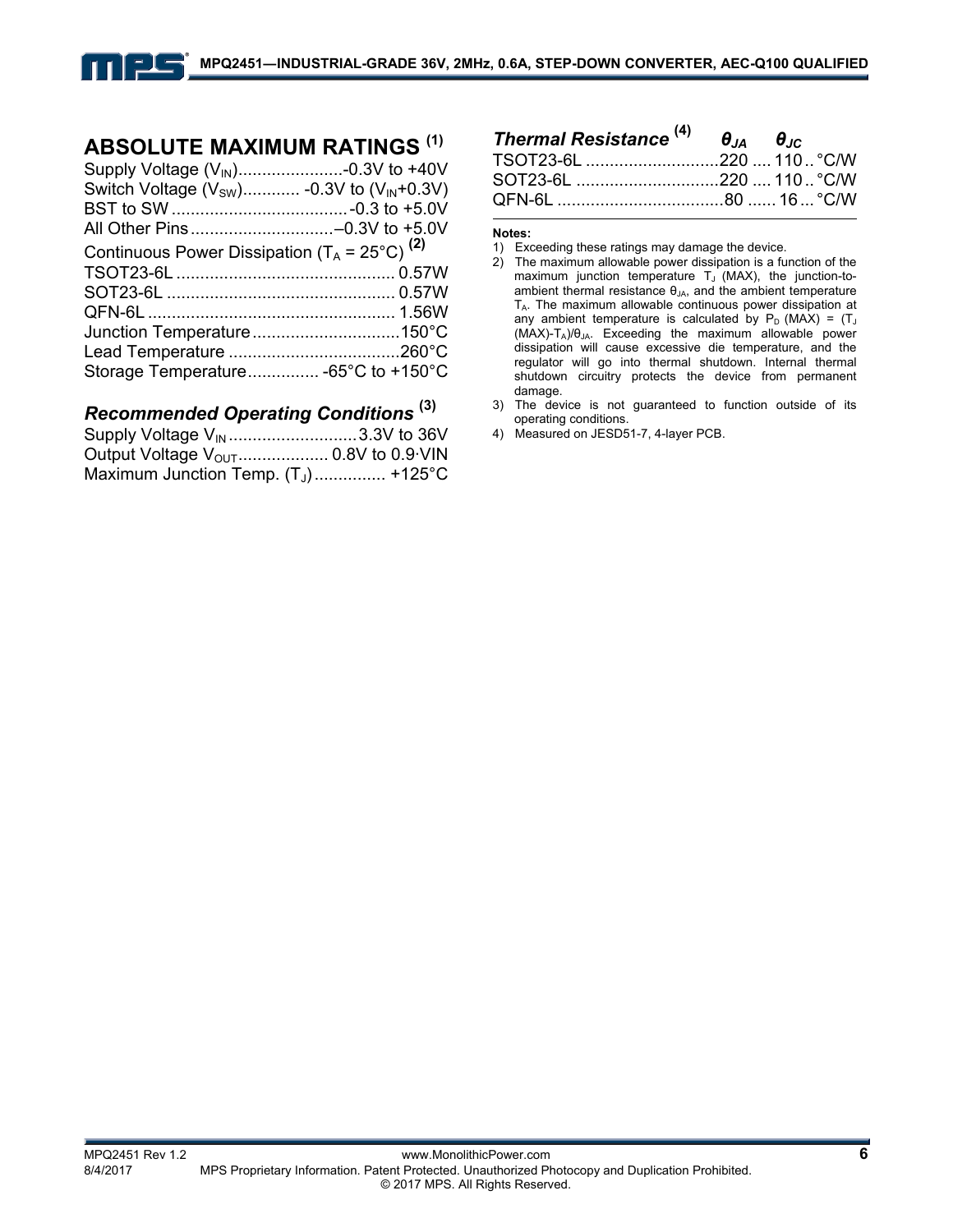### **ELECTRICAL CHARACTERISTICS**

三上三

 $V_{IN}$  = 12V,  $V_{EN}$  = 2V,  $T_{J}$ = -40°C to +125°C, unless otherwise noted. Typical values are at  $T_{J}$  = 25°C.

| <b>Parameter</b>                                    | <b>Symbol</b>    |           | <b>Condition</b>                          | Min   | <b>Typ</b>     | <b>Max</b>     | <b>Units</b> |
|-----------------------------------------------------|------------------|-----------|-------------------------------------------|-------|----------------|----------------|--------------|
|                                                     | $V_{FB}$         |           | $4.0V < V_{IN} < 36V$                     | 0.774 | 0.794          | 0.814          | $\vee$       |
| Feedback Voltage                                    |                  |           | $3.3V < V_{IN} < 4.0V$                    | 0.766 | 0.794          | 0.822          |              |
|                                                     |                  | $V_{OUT}$ | $6V < V_{IN} < 36V$                       | 4.8   | 5              | 5.2            | $\vee$       |
| Output Voltage                                      | MPQ2451-5        |           | $6V < V_{IN} < 36V$ ,<br>$T_{J}$ = 25°C   | 4.85  | 5              | 5.15           |              |
|                                                     |                  |           | $3.3V < V_{IN} < 36V$                     | 3.168 | 3.3            | 3.432          |              |
|                                                     | MPQ2451-33       |           | $3.3V < V_{IN} < 36V$ ,<br>$T_{J}$ = 25°C | 3.2   | 3.3            | 3.4            | $\vee$       |
|                                                     |                  |           |                                           |       |                |                |              |
| <b>Feedback Bias Current</b>                        |                  |           |                                           |       | 0.05           | 1.0            | μA           |
| Upper Switch On<br>Resistance                       | $R_{DS(ON)}$     |           | $V_{BST}$ - $V_{SW}$ =5V<br>T」= 25°C      |       | 500            |                | $m\Omega$    |
| <b>Upper Switch Leakage</b>                         |                  |           | $V_{EN} = 0V$ , $V_{SW} = 0V$             |       | 0.5            | $\overline{2}$ | μA           |
| <b>Current Limit</b>                                | $I_{LIM}$        |           |                                           | 0.65  | 1              |                | A            |
| <b>COMP</b> to Current<br>Sense<br>Transconductance | $G_{CS}$         |           |                                           |       | 3              |                | AV           |
| V <sub>IN</sub> UVLO Up Threshold                   |                  |           |                                           | 2.7   |                | 3.29           | V            |
| V <sub>IN</sub> UVLO Hysteresis                     |                  |           |                                           |       | 0.4            |                | V            |
| Soft-Start Time                                     |                  |           | FB from 0 to 0.794V                       |       | 0.5            | 1              | ms           |
| <b>Oscillator Frequency</b>                         | $f_{SW}$         |           |                                           | 1.4   | $\overline{2}$ | 2.6            | <b>MHz</b>   |
| Minimum Switch On<br>Time                           | $t_{ON}$         |           |                                           |       | 100            |                | ns           |
| Shutdown Supply<br>Current                          | $I_{\rm S}$      |           | $V_{FN}$ < 0.3V                           |       | 3              | 30             | μA           |
| Quiescent Supply<br>Current                         | $I_{\mathsf{Q}}$ |           | No load, $V_{FB} = 0.9$ ,<br>no switching |       | 130            | 200            | μA           |
| <b>Thermal Shutdown</b>                             |                  |           |                                           |       | 150            |                | $^{\circ}C$  |
| Enable High Threshold                               | V <sub>IH</sub>  |           | Low-to-High                               | 1.35  | 1.5            | 1.8            | V            |
| Enable Threshold<br><b>Hysteresis</b>               |                  |           |                                           |       | 400            |                | mV           |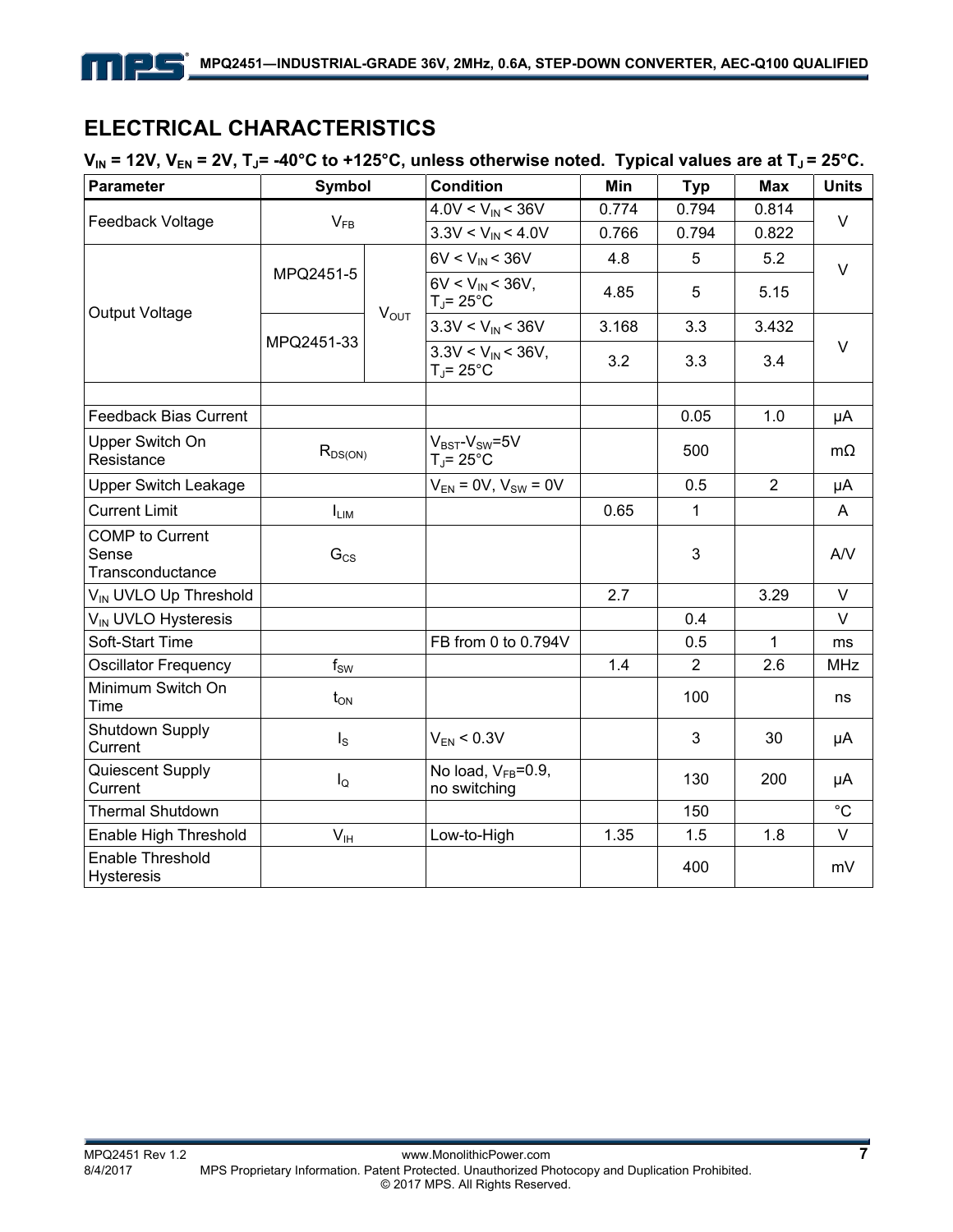### **PIN FUNCTIONS**

| <b>SOT23-6L</b><br>TSOT23-6L<br>Pin# | QFN-6L<br>Pin# | <b>Name</b> | <b>Description</b>                                                                                                                                                                                         |
|--------------------------------------|----------------|-------------|------------------------------------------------------------------------------------------------------------------------------------------------------------------------------------------------------------|
|                                      | 6              | <b>BST</b>  | Bootstrap. Positive power supply for the internal floating high-side<br>MOSFET driver. Connect a bypass capacitor between this pin and SW<br>pin.                                                          |
| 2                                    | 5              | <b>GND</b>  | Ground. Connect the output capacitor as close to this pin as possible.<br>Avoid routing near high-current switch paths.                                                                                    |
| 3                                    | 4              | FB.         | Feedback. Input to the error amplifier. Connected to an external resistive<br>divider between output and GND; compared against the internal 0.8V<br>reference to set the regulation voltage.               |
| 4                                    | 3              | <b>EN</b>   | Enable Input. Pull this pin below the specified threshold to shut the chip<br>down. Pull it above the specified threshold to enable the chip. Float this<br>pin to disable the chip.                       |
| 5                                    | $\mathfrak{p}$ | <b>VIN</b>  | Input Supply. Supplies power to all internal control circuitry; both BS<br>regulators and the high side switch. Requires a decoupling capacitor to<br>ground close to this pin to reduce switching spikes. |
| 6                                    |                | SW          | Switch Node. Output of the high-side switch. Requires a low $V_F$ Schottky<br>diode to ground close to this pin to reduce switching spikes.                                                                |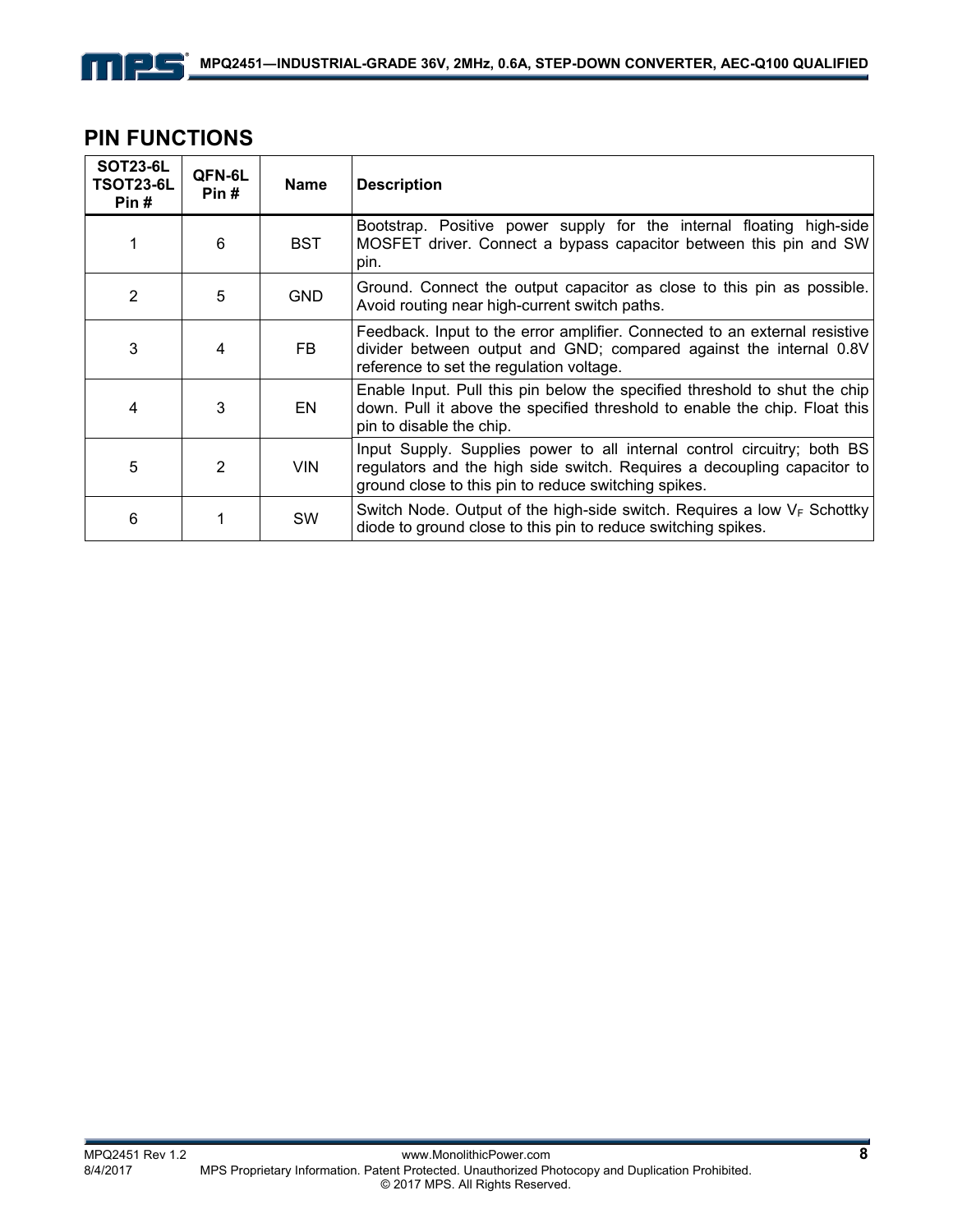

### **TYPICAL CHARACTERISTICS**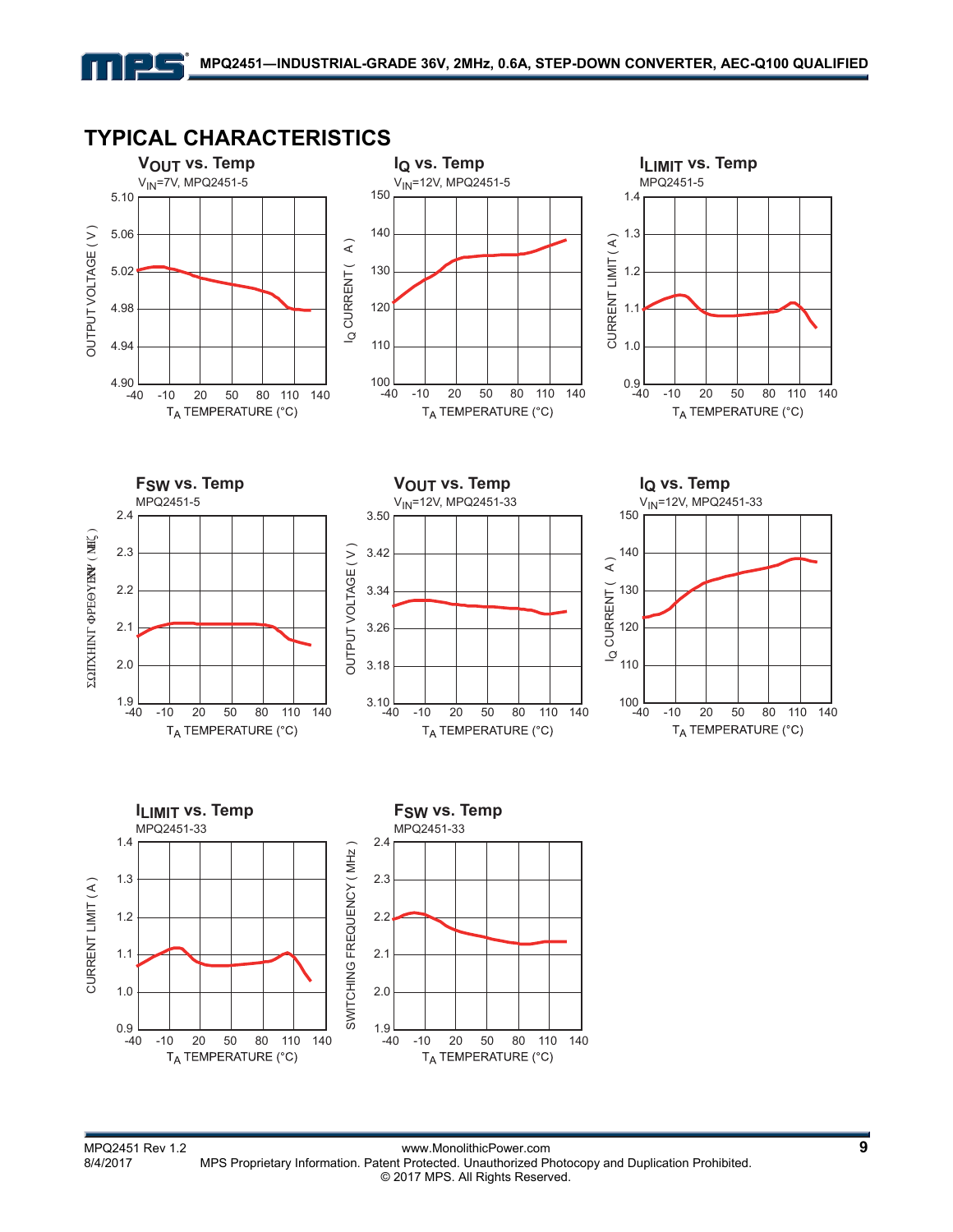#### **Current Limit vs. Current Limit vs.** On Resistance vs. **Junction Temperature Duty Cycle Junction Temperature** 600  $2.0$  $1.5$  $1.8$ 550 D=30%  $1.4$  $1.6$ 500 ้⊤<sub>J</sub>=25°C่  $1.4$  $1.3$ PEAK\_LIMIT (A)  $PEAK_LIMIT(A)$  $R_{DS\_ON}$  (m $\Omega$ ) 450  $1.2$  $1.2$  $1.0$ 400  $1.1$  $0.8$ 350  $0.6$  $1.0$ 300  $0.4$  $250$  $0.9$  $0.2$ 200  $0.0$  $0.8$  $0\%$ 20% 40% 60% 80%  $-50 -25$  $-50 - 25$  $\,0\,$ 25 50 75 100 125  $\boldsymbol{0}$ 25 50 75 100 125 **DUTY CYCLE** JUNCTION TEMPERATURE (°C) JUNCTION TEMPERATURE (°C) **Voltage Reference vs.** Vin Start-up vs. Vin Shut-down vs. **Junction Temperature Junction Temperature Junction Temperature** 3.20 0.810 SHUT-DOWN VOLTAGE (V) 2.68 VIN START-UP VOLTAGE (V) ○<br>0.805<br>0.800<br>0.795<br>0.785<br>0.785  $3.15$ 2.65  $3.10$ 2.62 3.05 2.59 3.00 2.56 2.95 2.53  $\frac{1}{2}$ 2.90 2.50 0.780  $-25$  $-50$  $\mathbf 0$ 25 50 75 100 125  $-50 - 25$  $\overline{0}$ 25 50 75 100 125  $-50 - 25$  $\mathbf 0$ 25 50 75 100 125 JUNCTION TEMPERATURE (°C) JUNCTION TEMPERATURE (°C) JUNCTION TEMPERATURE (°C) VEnable-High VS. VEnable-Low VS. Frequency vs. **Junction Temperature Junction Temperature Junction Temperature**  $1.25$  $1.75$  $2.20$ SWITCHING FREQUENCY (MHZ) 1.70  $2.15$ 1.24 /EN HIGH VOLTAGE (V) 1.65 /EN LOW VOLTAGE (V)  $2.10$ 1.60 2.05 1.23 1.55  $2,00$ 1.50  $1.22$ 1.95  $1.45$ 1.90  $1.40$  $1.21$ 1.35 1.85 1.20 1.30 1.80 75 100 125  $-50$  -25 25 50 75 100 125  $-50$  $-25$  $\overline{0}$ 25 50 75 100 125  $-50 - 25$  $\overline{0}$ 25 50  $\overline{0}$ JUNCTION TEMPERATURE (°C) JUNCTION TEMPERATURE (°C) JUNCTION TEMPERATURE (°C)

### **TYPICAL CHARACTERISTICS (continued)**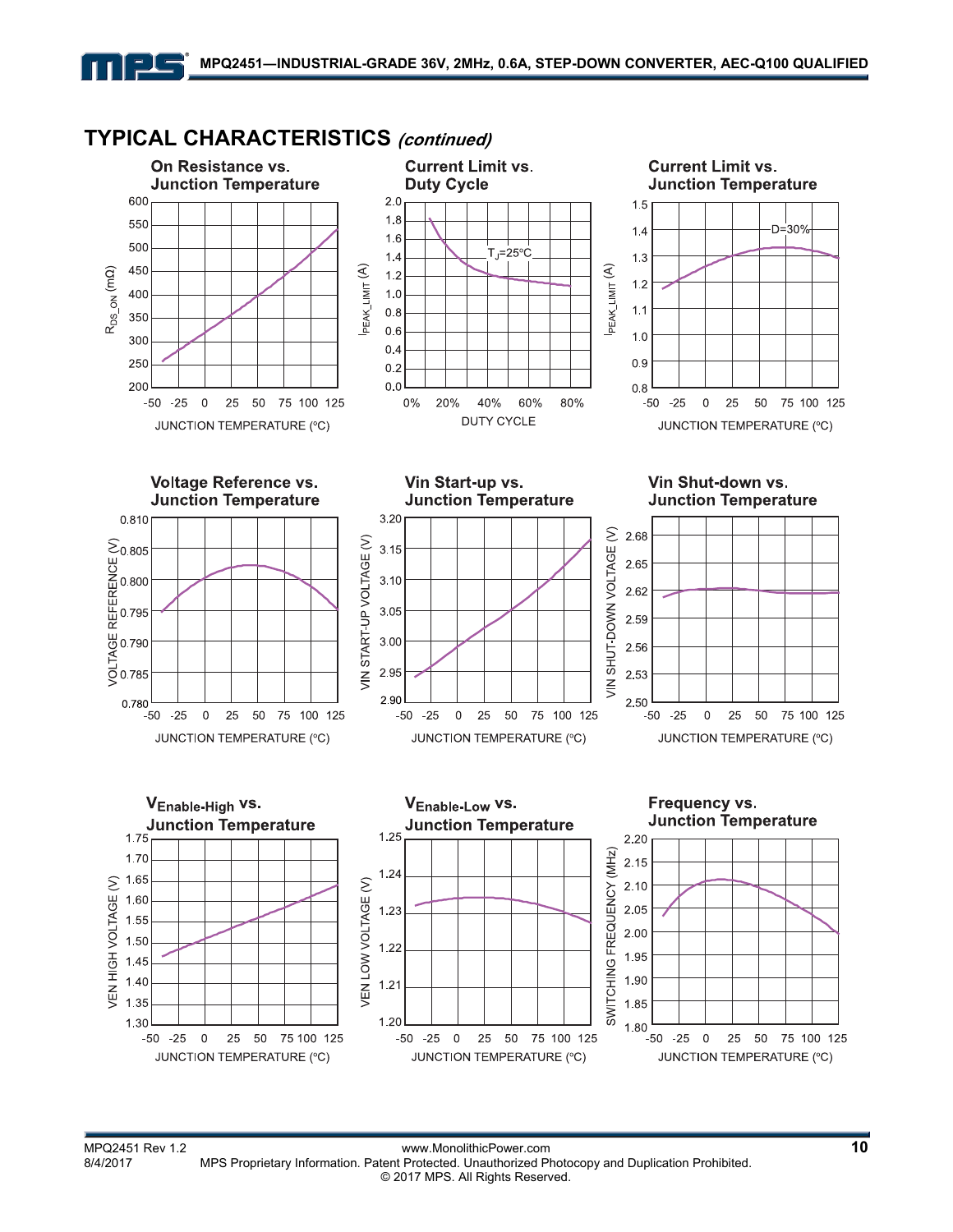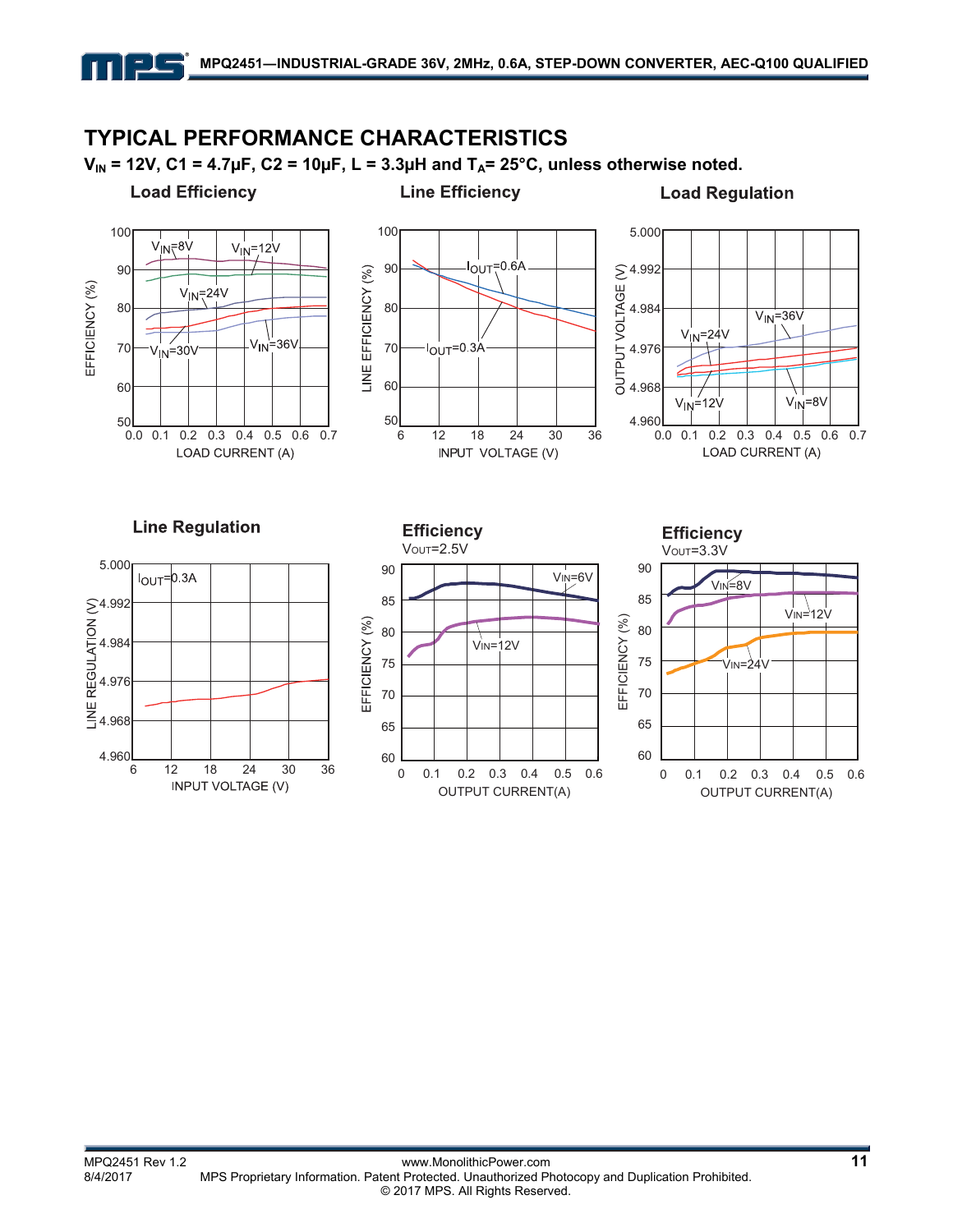

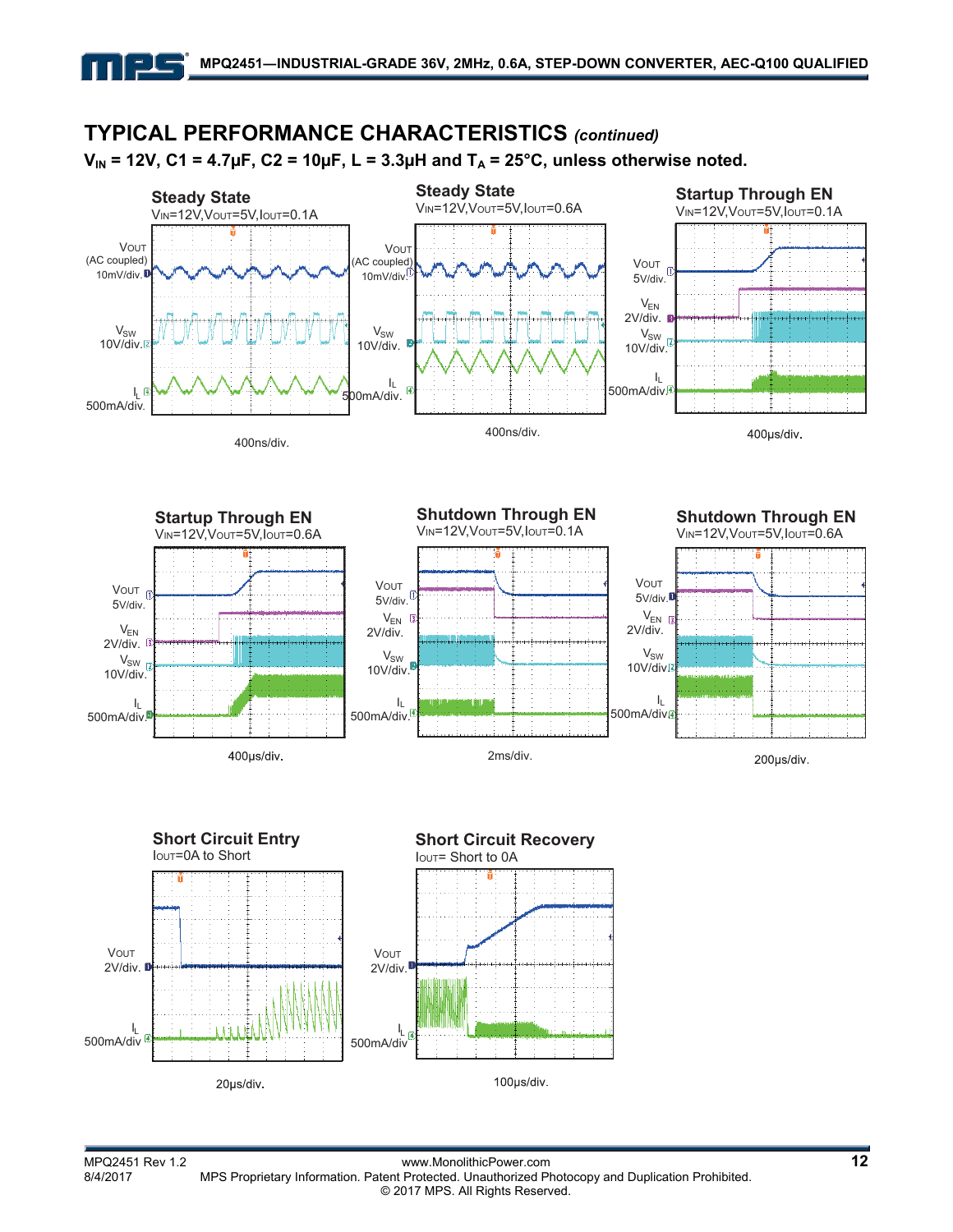### **FUNCTIONAL BLOCK DIAGRAM**

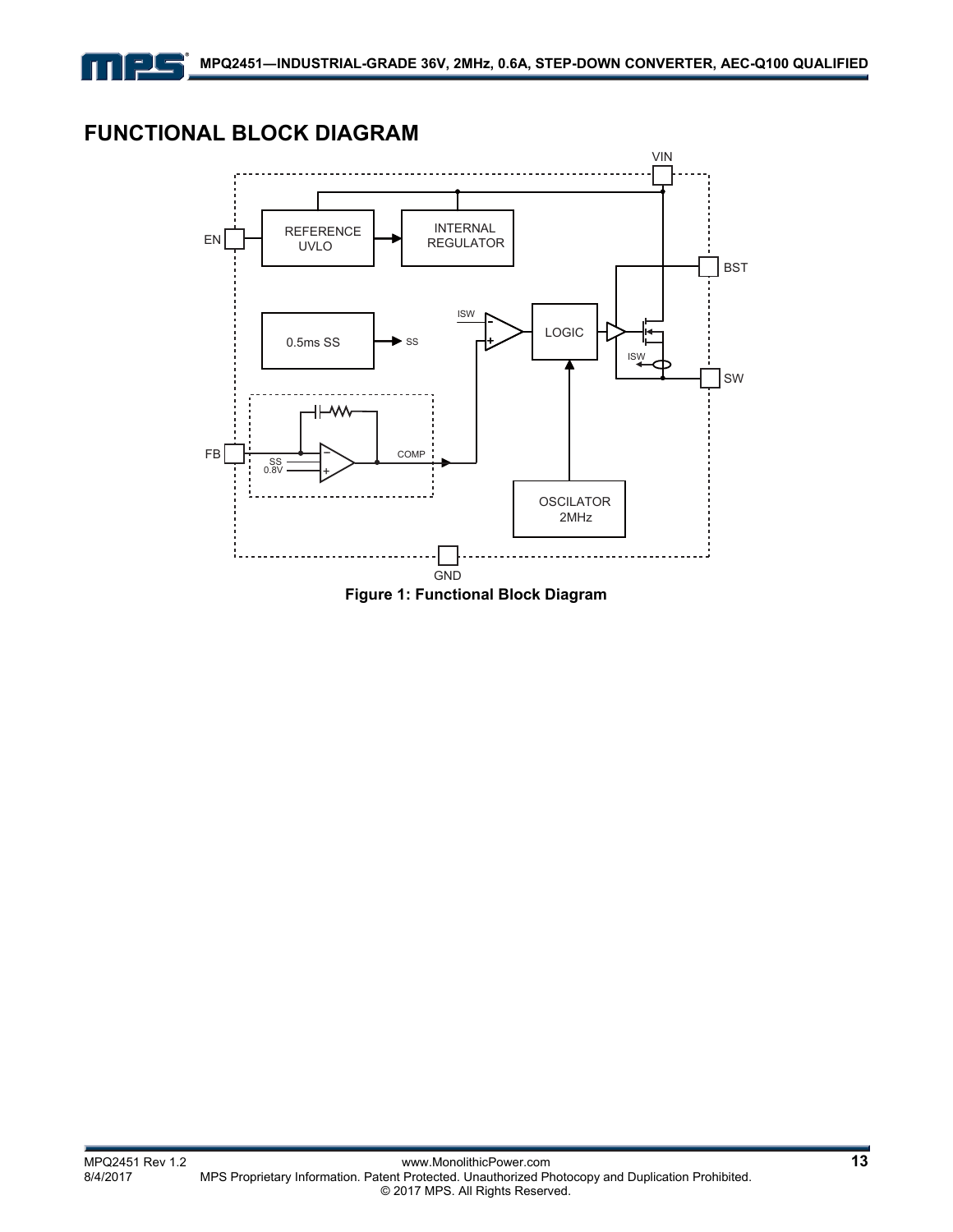### **OPERATION**

The MPQ2451 is a 2MHz, non-synchronous, step-down switching regulator with an integrated high-side high voltage power MOSFET. It provides an internally-compensated, highlyefficient output of up to 0.6A with current mode control. It also features wide input voltage range, internal soft-start control, and a precision current limit. Its very low operational quiescent current makes it suitable for battery-powered applications.

#### **PWM Control**

At moderate-to-high output current, the MPQ2451 operates in a fixed-frequency peakcurrent–control mode to regulate the output voltage. A PWM cycle—initiated by the internal clock—turns the power MOSFET on, and the MOSFET remains on until its current reaches the value set by COMP voltage. When the PWM signal goes low, the power switch turns off and remains off for at least 100ns before the next cycle starts.

If the current in the power MOSFET does not reach COMP set current value within one PWM cycle, the power MOSFET remains on to avoid a turn-off operation.

#### **Pulse-Skipping Mode**

Under light-load conditions, the MPQ2451 goes into pulse-skipping mode to improve efficiency. Pulse-skipping triggers when the COMP voltage drops below the internal sleep threshold, which generates a PAUSE command to block the turnon clock pulse so the power MOSFET does not turn ON; this procedure reduces gate driving and switching losses. This PAUSE command causes the whole chip to enter sleep mode, reducing the quiescent current to further improve the light load efficiency.

When the COMP voltage exceeds the sleep threshold, the PAUSE signal resets and the chip resumes normal PWM operation. Whenever the PAUSE changes state from low to high, the PWM signal immediately goes HIGH and turns on the power MOSFET.

#### **Error Amplifier**

The error amplifier is composed of an internal opamp with an RC feedback network connected between its output node (internal COMP node) and its negative input node (FB). When the FB voltage drops below the internal reference voltage ( $V_{REF}$ ), the op-amp drives the COMP output high, causing a higher switch peak current output and delivering more energy to the output. Conversely, when the FB voltage rises above  $V_{REF}$ , the switch peak current output drops.

When using the FB pin, connect to the tap of a voltage divider that is connected between  $V_{\text{OUT}}$ and GND composed of  $R_1$  and  $R_2$ ;  $R_1$  also serves to control the gain of the error amplifier in addition to the internal compensation RC network.

#### **Internal Regulator**

The 2.6V internal regulator powers most of the internal circuitry. This regulator takes the  $V_{\text{IN}}$ input and operates in the full VIN range. When  $V_{IN}$  is greater than 3.0V, the output of the regulator is in full regulation. When  $V_{IN}$  drops below 3.0V, the output degrades.

#### **Enable Control**

The MPQ2451 has a dedicated enable control pin, EN. When  $V_{IN}$  rises above threshold, the EN pin can enable or disable the chip for HIGH effective logic. Its falling threshold is 1.2V, and its rising threshold is about 1.6V. When floated, the EN pin is internally pulled down to GND to disable the.

When the EN voltage is pulled to 0V, the chip enters the lowest shutdown current mode. When the EN voltage rises above 0V but lower than rising threshold, the chip remains in shutdown mode with a slightly higher shutdown current.

#### **Under Voltage Lockout (UVLO)**

 $V_{IN}$  under-voltage lockout (UVLO) protects the chip from operating at an insufficient supply voltage. The UVLO rising threshold is approximately 2.9V while its falling threshold is 2.6V.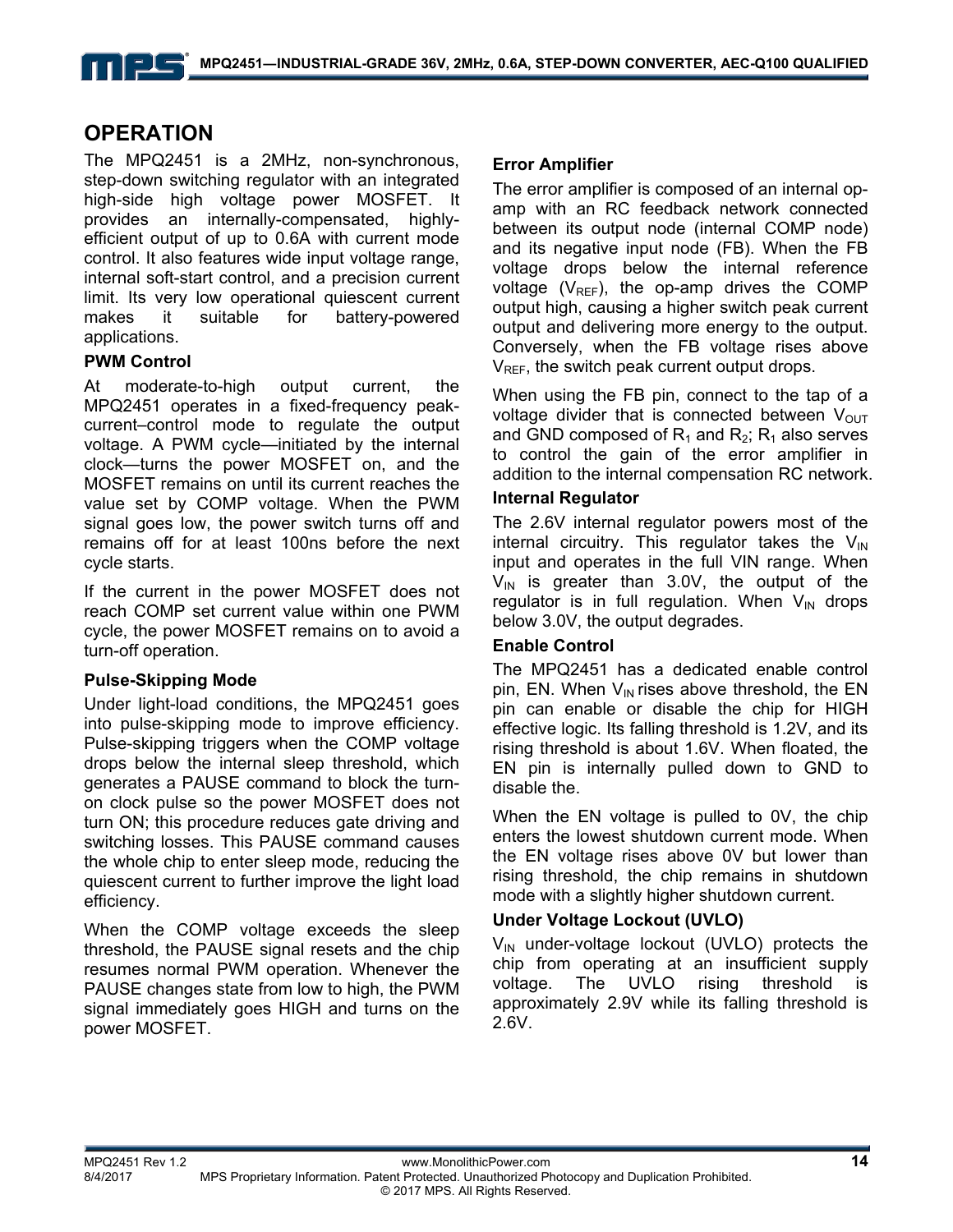#### **Internal Soft-start**

A reference-type soft-start (SS) prevents the converter-output voltage from overshooting during startup. When the chip starts, the internal circuitry generates a soft-start voltage  $(V_{SS})$  that ramps up from 0V over the SS time. When  $V_{SS}$  is less than  $V_{REF}$ ,  $V_{SS}$  overrides  $V_{REF}$  as the error amplifier reference.

The maximum  $V_{SS}$  is approximately the same as  $V_{FB}$ ; i.e. if  $V_{FB}$  falls, the maximum of  $V_{SS}$  falls. This accommodates short-circuit recovery; when the short-circuit is removed,  $V_{SS}$  ramps up to prevent output voltage overshoot.

#### **Thermal Shutdown**

Thermal shutdown prevents thermal runaway. When the silicon die temperature exceeds its upper threshold, the entire chip shuts down. When the temperature drops below its lower threshold, the chip is enabled again.

#### **Floating Driver and Bootstrap Charging**

The floating power MOSFET driver is powered by an external bootstrap capacitor. This floating driver has its own UVLO protection with a rising threshold of about 2.4V and a falling threshold of about 300mV. During this UVLO,  $V_{SS}$  resets to zero. When the UVLO is removed, the controller enters soft-start.

The bootstrap capacitor is charged and regulated to about 5V by the dedicated internal bootstrap regulator. When the voltage between the BST and SW nodes falls below its regulation, a PMOS pass transistor connected from  $V_{IN}$  to BST turns on. The charging current path goes from  $V_{IN}$ , BST and then to SW. The external circuit must provide enough voltage headroom to facilitate the charging.

If  $V_{\text{IN}}$  is sufficiently higher than  $V_{\text{SW}}$ , the bootstrap capacitor will charge. When the power MOSFET is ON,  $V_{\text{IN}}$  is equal to  $V_{\text{SW}}$  so the bootstrap capacitor does not charge. Optimal charging occurs when the difference between  $V_{IN}$  and  $V_{SW}$ reaches its apex when the external freewheeling diode is on. When there is no current in the inductor, SW equals  $V_{\text{OUT}}$  so the difference between  $V_{IN}$  and  $V_{OUT}$  can charge the bootstrap capacitor.

At a higher duty cycle, the bootstrap capacitor may not be charged sufficiently because of a shorter charging period. If there is insufficient voltage and time to charge the bootstrap capacitor, add an extra external circuit to ensure the bootstrap voltage in normal operation region.

The floating driver's UVLO is not communicated to the controller.

Make sure the bleed-through current at SW node is at least higher than the floating driver's DC quiescent current of about 20µA.

#### **Current Comparator and Current Limit**

A current-sense MOSFET senses the power MOSFET current. This value is input to the highspeed current comparator for current-mode control. When the power MOSFET turns on, the comparator is first blanked to limit noise, and then compares the power switch current against the COMP voltage. When the sensed value exceeds the COMP voltage, the comparator output goes low to turn off the power MOSFET. The maximum current of the internal power MOSFET is internally limited cycle-by-cycle.

#### **Startup and Shutdown**

If both  $V_{IN}$  and  $V_{EN}$  exceed their respective thresholds, the chip starts. The reference block first starts to generate a stable reference voltage and current, and then the internal regulator starts to provide a stable supply for the rest circuit.

While the internal supply rail is up, an internal timer turns the power MOSFET off for about 50µs to blank startup noise. When the internal softstart block is enabled, it first holds its SS output low to ensure the rest of the circuit is ready before ramping up.

Three events shut down the chip: EN low,  $V_{IN}$  low, thermal shutdown. In shutdown procedure, the signaling path is blocked first to avoid any fault triggering. The COMP voltage and the internal supply rail are then pulled low. The floating driver is not subject to this shutdown command but its charging path is disabled.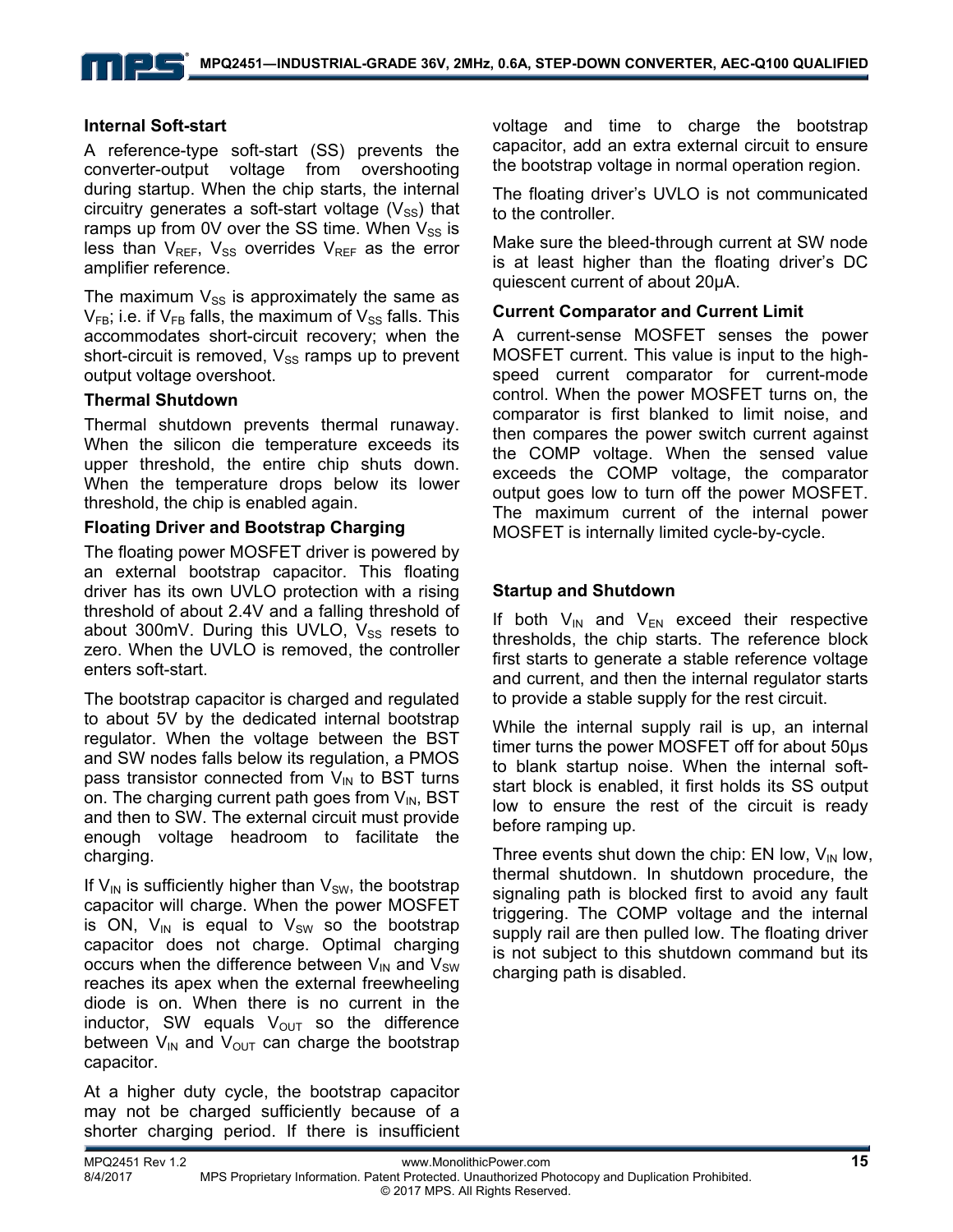### **APPLICATION INFORMATION COMPONENT SELECTION**

#### **Setting the Output Voltage**

The output voltage is set using a resistive voltage divider from the output voltage to the FB pin. The voltage divider sets  $V_{\text{OUT}}$  and  $V_{\text{FB}}$ using the following equation:

$$
V_{FB} = V_{OUT} \frac{R2}{R1 + R2}
$$

Thus the output voltage is:

$$
V_{OUT} = V_{FB} \frac{(R1 + R2)}{R2}
$$

The feedback resistor R1 also sets the feedback loop bandwidth with the internal compensation capacitor.

Choose R1 around 124kΩ for optimal transient response. R2 is then given by:

$$
R2 = \frac{R1}{\frac{V_{\text{OUT}}}{0.8V} - 1}
$$

**Table 1: Resistor Selection vs. Output Voltage Setting** 

| $\mathsf{V}_{\mathsf{OUT}}$ | R1                | R <sub>2</sub>     |
|-----------------------------|-------------------|--------------------|
| 0.8V                        | $124k\Omega(1\%)$ | ΝS                 |
| 1.2V                        | $124k\Omega(1\%)$ | $249k\Omega(1\%)$  |
| 3.3V                        | $124k\Omega(1\%)$ | $40.2k\Omega(1\%)$ |
| 5V                          | $124k\Omega(1\%)$ | $23.7k\Omega(1\%)$ |

#### **Inductor**

The inductor supplies constant current to the output load while being driven by the switched input voltage. A larger-value inductor will result in less ripple current and lower output ripple voltage. However, the larger-value inductor is typically physically larger, has a higher series resistance, or has a lower saturation current.

To determine the inductance, allow the peak-topeak ripple current in the inductor to be approximately 30% of the maximum load current. Also, chose a peak inductor current below the maximum switch current limit. The inductance value can be calculated by:

$$
L1 = \frac{V_{OUT}}{f_S \times \Delta I_L} \times \left(1 - \frac{V_{OUT}}{V_{IN}}\right)
$$

Where  $V_{\text{OUT}}$  is the output voltage,  $V_{\text{IN}}$  is the input voltage, f<sub>S</sub> is the switching frequency, and ∆IL is the peak-to-peak inductor ripple current.

Choose an inductor that will not saturate under the maximum inductor peak current. The peak inductor current can be calculated by:

$$
I_{LP} = I_{LOAD} + \frac{V_{OUT}}{2 \times f_S \times L1} \times \left(1 - \frac{V_{OUT}}{V_{IN}}\right)
$$

Where ILOAD is the load current.

Table 2 lists a number of suitable inductors from various manufacturers. The choice of which style inductor to use mainly depends on the price vs. size requirements and any EMI requirement.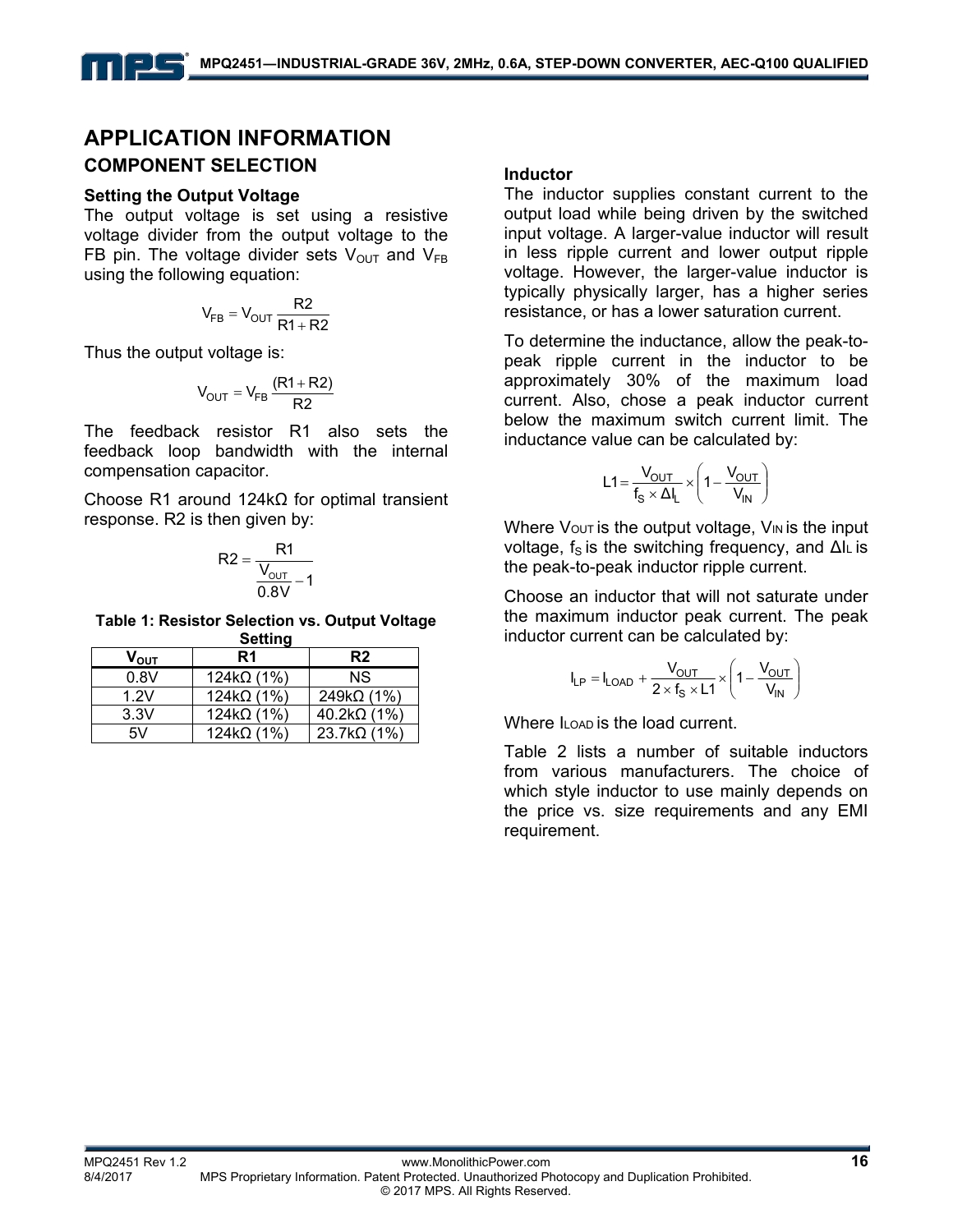| Table 2: Muductor Selection Guide |                 |                    |                           |                                                               |  |  |
|-----------------------------------|-----------------|--------------------|---------------------------|---------------------------------------------------------------|--|--|
| <b>Part Number</b>                | Inductance (µH) | Max DCR $(\Omega)$ | <b>Current Rating (A)</b> | <b>Dimensions</b><br>$L \times W \times H$ (mm <sup>3</sup> ) |  |  |
| <b>Wurth Electronics</b>          |                 |                    |                           |                                                               |  |  |
| 7440430022                        | 2.2             | 0.028              | 2.5                       | 4.8x4.8x2.8                                                   |  |  |
| 744043003                         | 3.3             | 0.035              | 2.15                      | 4.8x4.8x2.8                                                   |  |  |
| 7447785004                        | 4.7             | 0.078              | 2.4                       | 5.9x6.2x3.2                                                   |  |  |
| <b>TOKO</b>                       |                 |                    |                           |                                                               |  |  |
| D63CB-#A916CY-2R0M                | 2.0             | 0.019              | 2.36                      | 6.2x6.3x3.0                                                   |  |  |
| D62CB-#A916CY-3R3M                | 3.3             | 0.026              | 2.17                      | 6.2x6.3x3.0                                                   |  |  |
| D62CB-#A916CY-4R7M                | 4.7             | 0.032              | 2.1                       | 6.2x6.3x3.0                                                   |  |  |
| TDK                               |                 |                    |                           |                                                               |  |  |
| LTF5022T-2R2N3R2                  | 2.2             | 0.04               | 3.2                       | 5.2x5.0x2.2                                                   |  |  |
| LTF5022T-3R3N2R5                  | 3.3             | 0.06               | 2.5                       | 5.2x5.0x2.2                                                   |  |  |
| LTF5022T-4R7N2R0                  | 4.7             | 0.081              | 2.0                       | 5.2x5.0x2.2                                                   |  |  |
| <b>COOPER BUSSMANN</b>            |                 |                    |                           |                                                               |  |  |
| SD25-2R2                          | 2.2             | 0.031              | 2.8                       | 5.2x5.2x2.5                                                   |  |  |
| SD25-3R3                          | 3.3             | 0.038              | 2.21                      | 5.2x5.2x2.5                                                   |  |  |
| SD25-4R7                          | 4.7             | 0.047              | 1.83                      | 5.2x5.2x2.5                                                   |  |  |

| Table 2: Inductor Selection Guide |
|-----------------------------------|
|-----------------------------------|

The input capacitor (C1) can be electrolytic, tantalum or ceramic. When using electrolytic or tantalum capacitors, add a small, high quality ceramic capacitor—for example, a 0.1μF—as close to the IC as possible. When using ceramic capacitors, make sure that they have enough capacitance to provide sufficient charge to prevent excessive voltage ripple at input. The input voltage ripple caused by capacitance can be estimated by:

$$
\Delta V_{IN} = \frac{I_{LOAD}}{f_S \times C1} \times \frac{V_{OUT}}{V_{IN}} \times \left(1 - \frac{V_{OUT}}{V_{IN}}\right)
$$

#### **Output Capacitor**

The output capacitor (C2) is required to maintain the DC output voltage. Ceramic, tantalum, or low ESR electrolytic capacitors are recommended. Low ESR capacitors are preferred to keep the output voltage ripple low. The output voltage ripple can be estimated by:

$$
\Delta V_{OUT} = \frac{V_{OUT}}{f_S \times L} \times \left(1 - \frac{V_{OUT}}{V_{IN}}\right) \times \left(R_{ESR} + \frac{1}{8 \times f_S \times C2}\right)
$$

Where L is the inductor value and RESR is the equivalent series resistance (ESR) value of the output capacitor.

In the case of ceramic capacitors, the impedance at the switching frequency is dominated by the capacitance. The output voltage ripple is mainly caused by the capacitance. For simplification, the output voltage ripple can be estimated by:

$$
\Delta V_{\text{OUT}} = \frac{V_{\text{OUT}}}{8 \times f_{\text{S}}^2 \times L \times C2} \times \left(1 - \frac{V_{\text{OUT}}}{V_{\text{IN}}}\right)
$$

In the case of tantalum or electrolytic capacitors, the ESR dominates the impedance at the switching frequency. For simplification, the output ripple can be approximated to:

$$
\Delta V_{OUT} = \frac{V_{OUT}}{f_S \times L} \times \left(1 - \frac{V_{OUT}}{V_{IN}}\right) \times R_{ESR}
$$

The characteristics of the output capacitor also affect the stability of the regulation system.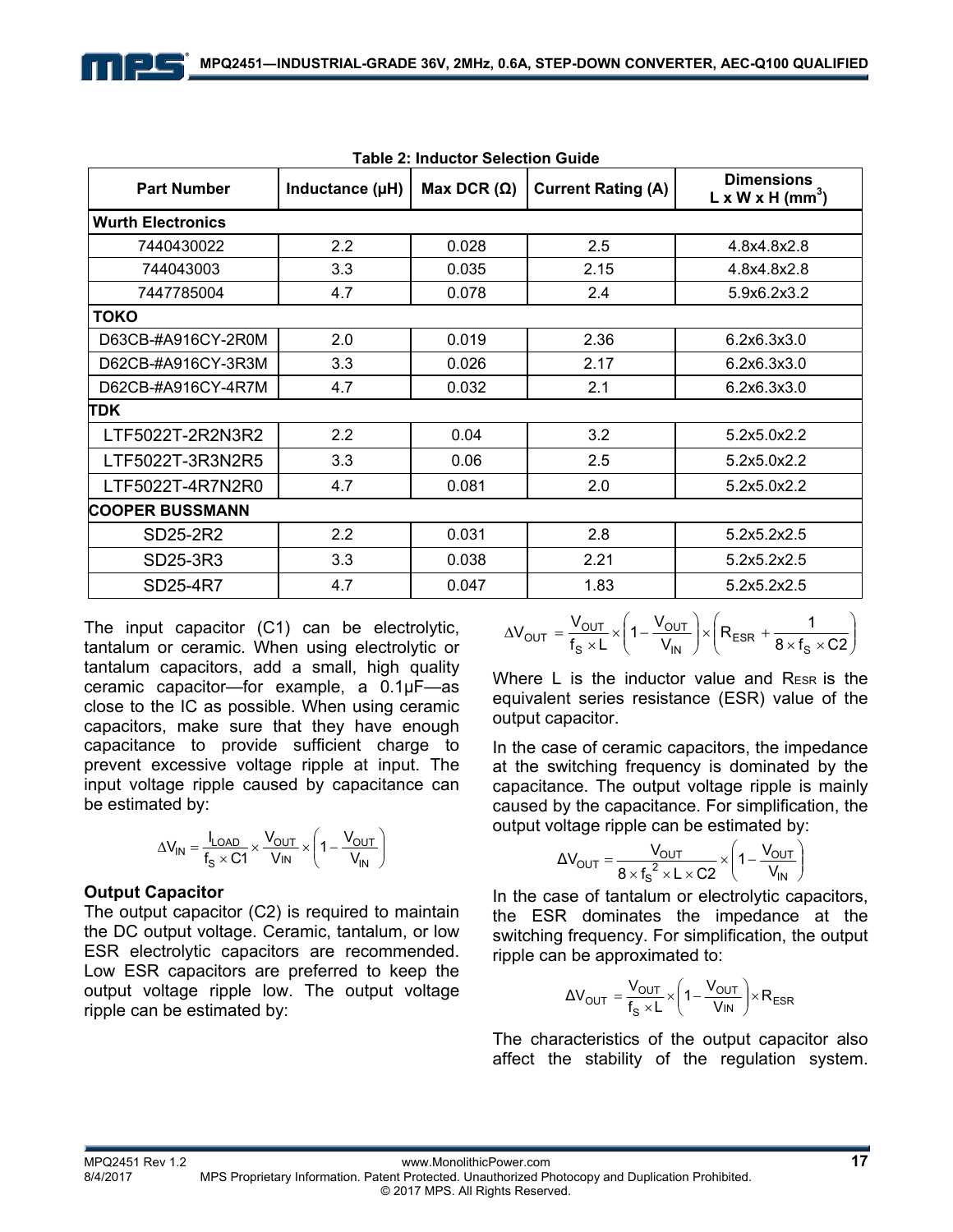#### **Compensation Components**

The goal of compensation design is to shape the converter transfer function to get a desired loop gain. Lower crossover frequencies result in slower line and load transient responses, while higher crossover frequencies can cause system instability. Generally, set the crossover frequency to equal approximately one-tenth of the switching frequency. If using an electrolytic capacitor, select a loop bandwidth is no higher than 1/4 of the ESR zero frequency ( $f_{ESR}$ ), where  $f_{ESR}$  is given by:

$$
f_{ESR} = \frac{1}{2\pi \times C2 \times R_{ESR}}
$$

The Table 3 lists the typical values of compensation components of some standard output voltages with various output capacitors (ceramic) and inductors. The values of the compensation components have been optimized for fast transient responses and good stability under the given conditions.

**Table 3: Compensation Values for Typical** 

| $V_{\text{OUT}}(V)$ | $L(\mu H)$ | $C2(\mu F)$ | $R2$ (k $\Omega$ ) | C3(pF) |
|---------------------|------------|-------------|--------------------|--------|
| 1.2                 | 2.2        | 10          | 249                | 22     |
| 2.5                 | 2.2        | 10          | 57.6               | 22     |
| 3.3                 | 2.2        | 10          | 40.2               | 33     |
| 5                   | 3.3        | 10          | 23.7               | 33     |
| 12                  | 6.2        | 10          | 8.87               |        |

#### **Note:**

With the compensation, the control loop has the bandwidth at about 1/10 switching frequency and the phase margin higher than 45 degree.

#### **External Bootstrap Diode**

An external bootstrap diode may enhance the efficiency of the regulator. Connect an external BST diode from 5V to the BST pin if:

- There is a 5V rail available to the system;
- $V_{IN} \leq 5V$ ;
- $\bullet$  3.3V < V<sub>OUT</sub> < 5V;

This diode is also recommended for high-duty– cycle ( $V_{\text{OUT}}/V_{\text{IN}} > 65\%$ ) applications.

A low-cost bootstrap diode, such as IN4148 or BAT54, is suitable for such applications.



#### **Figure 2: External Bootstrap Diode**

At no load or light load, the converter may operate in pulse-skipping mode in order to regulate the output voltage and leave less time to refresh the BST voltage. To ensure sufficient gate voltage, select  $(V_{IN} - V_{OUT}) > 3V$ . For example, if  $V_{\text{OUT}}$  is 3.3V,  $V_{\text{IN}}$  needs to be higher than 3.3V+3V=6.3V at no load or light load. To meet this requirement, the EN pin can be used to program the input UVLO voltage to  $V_{\text{OUT}}$ +3V.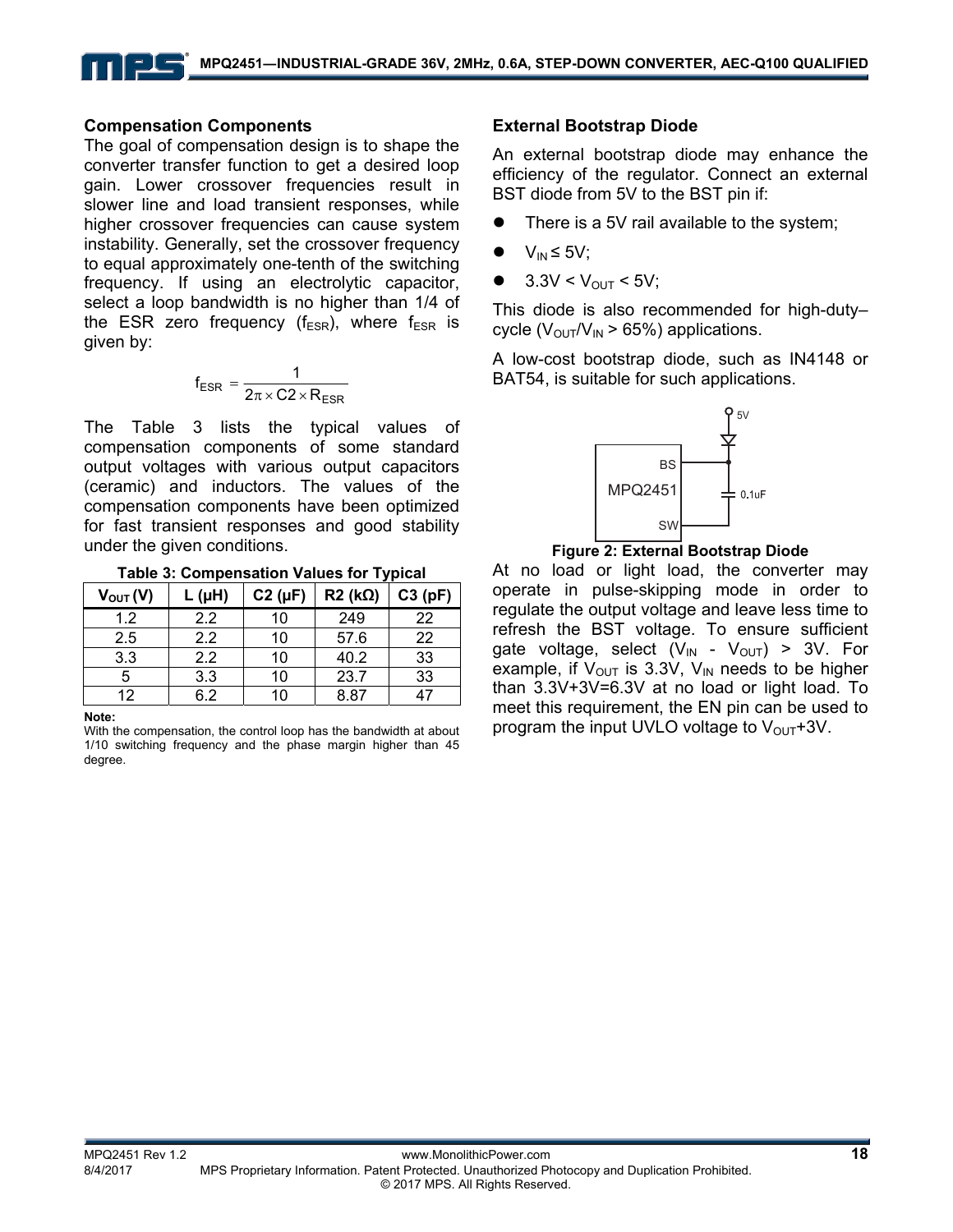#### **PCB Layout**

PCB layout requires high-frequency noise considerations to limit voltage spikes on the SW node and to limit EMI noise. Keep the path of the input decoupling capacitor, catch diode, the  $V_{\text{IN}}$ pin, SW pin, and PGND as short as possible using short and wide traces, with the passive components as close to the device as possible.

Run the feedback trace far from the inductor and noisy power traces: if possible, run the feedback trace on the opposite side of the PCB from the inductor, separated by a ground plane. Expect greater switching losses at high switching frequencies.

Add a grid of thermal vias under the exposed pad to improve thermal conductivity. Use small vias (15mil barrel diameter) so that the hole fills during the plating process, and to avoid solder wicking during the reflow process associated with larger vias. Use a pitch (distance between the centers) of approximately 40mil between the thermal vias. Please refer to the layout example on EVQ2451 datasheet.

### **TYPICAL APPLICATION CIRCUITS (SOT23-6L)**



**Figure 3: Low Input Voltage With Boost Diode Application Schematic** 



**Figure 4: 12V Output Typical Application Schematic**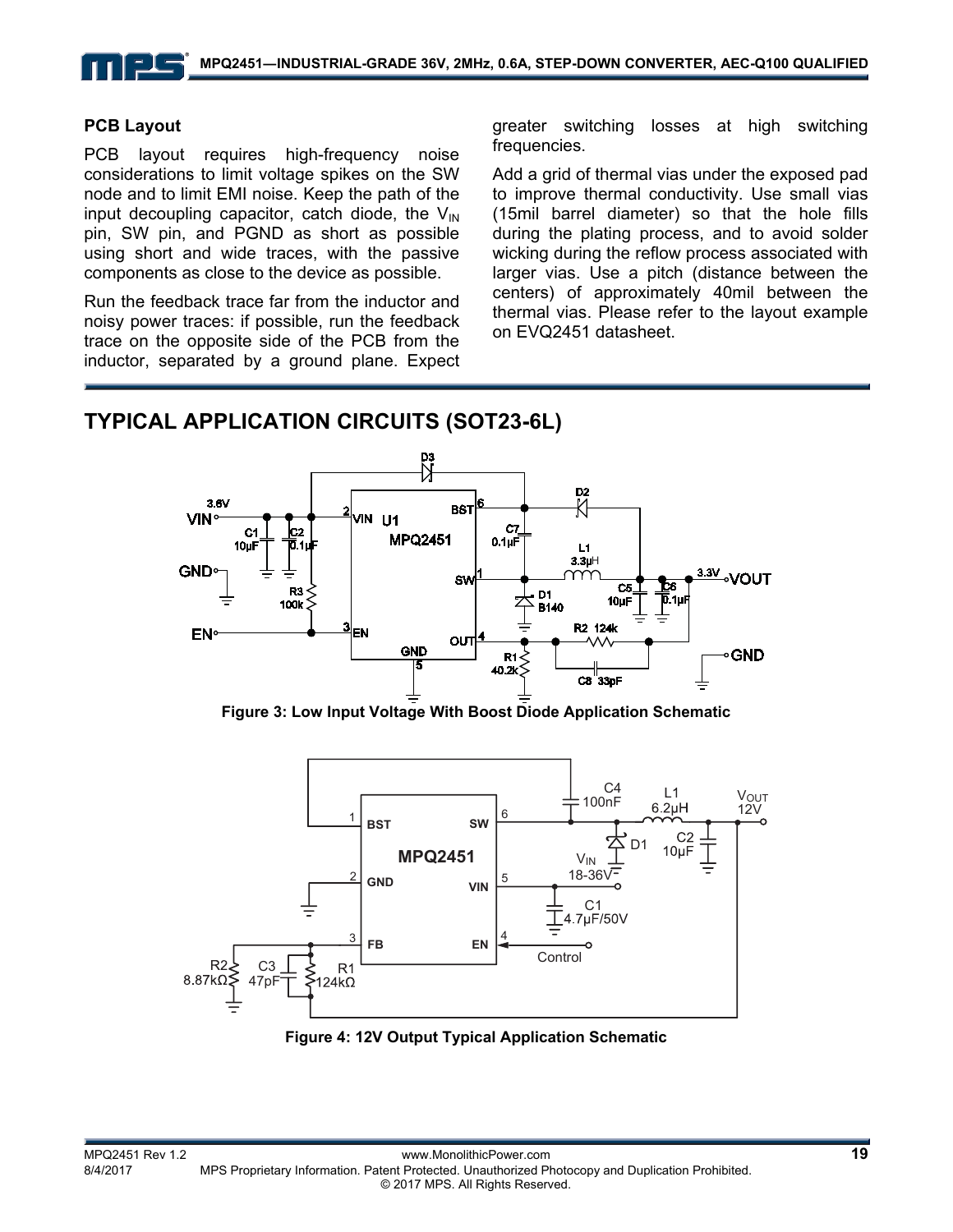



**Figure 5: Fixed 5V Output Typical Application Schematic** 



**Figure 6: Fixed 3.3V Output Typical Application Schematic**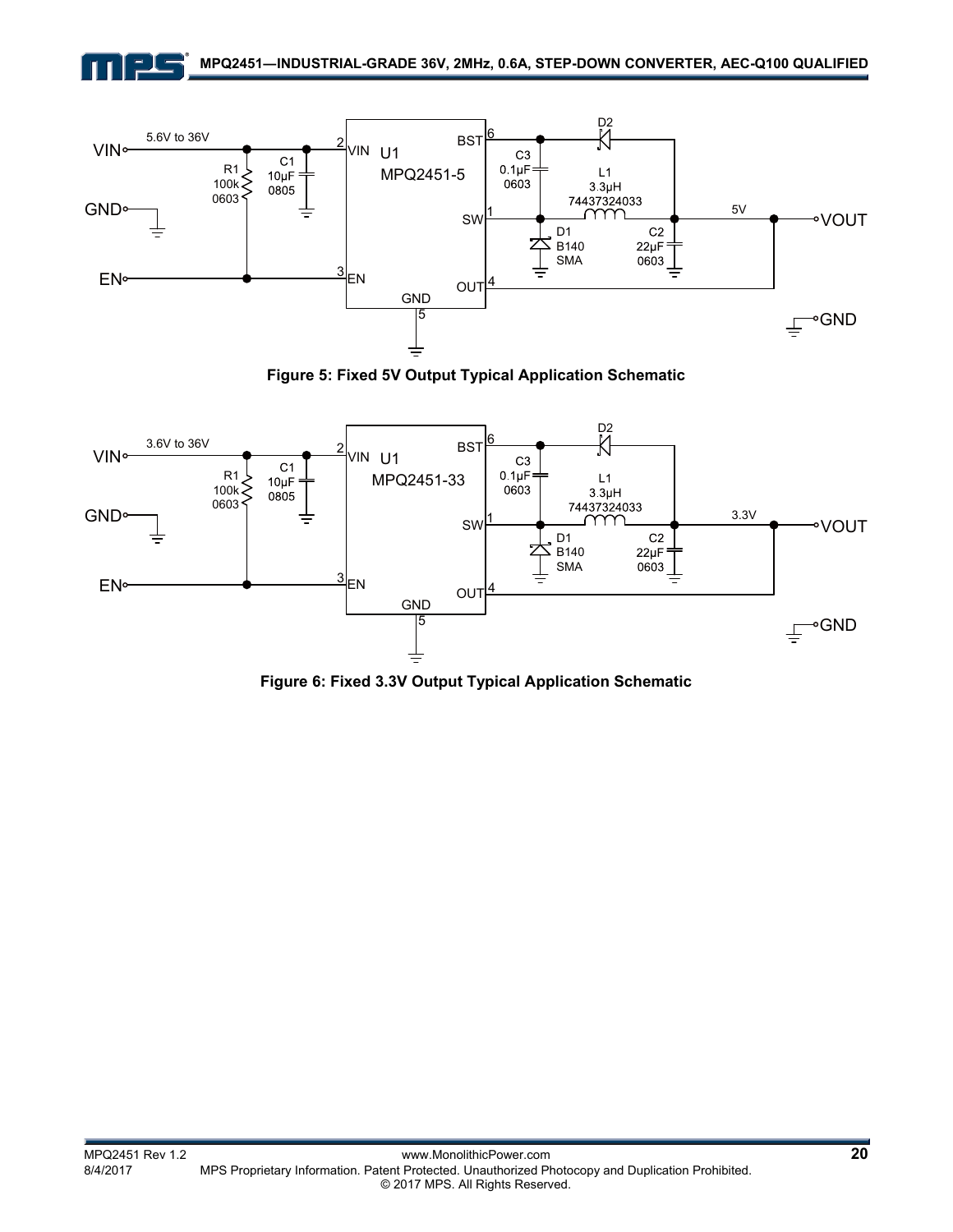

 $0.90$ 

 $1.30$ 

 $0.30$ 

 $0.50$ 

### **PACKAGE INFORMATION**



**TOP VIEW** 

 $0.95$  BSC  $\sim$ 





**SEE DETAIL "A"** 

**SIDE VIEW** 



**FRONT VIEW** 

#### **NOTE:**

1.45 MAX

 $0.00$ 

 $0.15$ 

**SEATING PLANE** 

- 1) ALL DIMENSIONS ARE IN MILLIMETERS.
- 2) PACKAGE LENGTH DOES NOT INCLUDE MOLD FLASH, PROTRUSION OR GATE BURR.
- 3) PACKAGE WIDTH DOES NOT INCLUDE INTERLEAD FLASH OR PROTRUSION.
- 4) LEAD COPLANARITY (BOTTOM OF LEADS AFTER FORMING) SHALL BE 0.10 MILLIMETERS MAX.
- 5) DRAWING CONFORMS TO JEDEC MO-178, VARIATION AB.
- 6) DRAWING IS NOT TO SCALE.
- 7) PIN 1 IS LOWER LEFT PIN WHEN READING TOP MARK FROM LEFT TO RIGHT, (SEE EXAMPLE TOP MARK)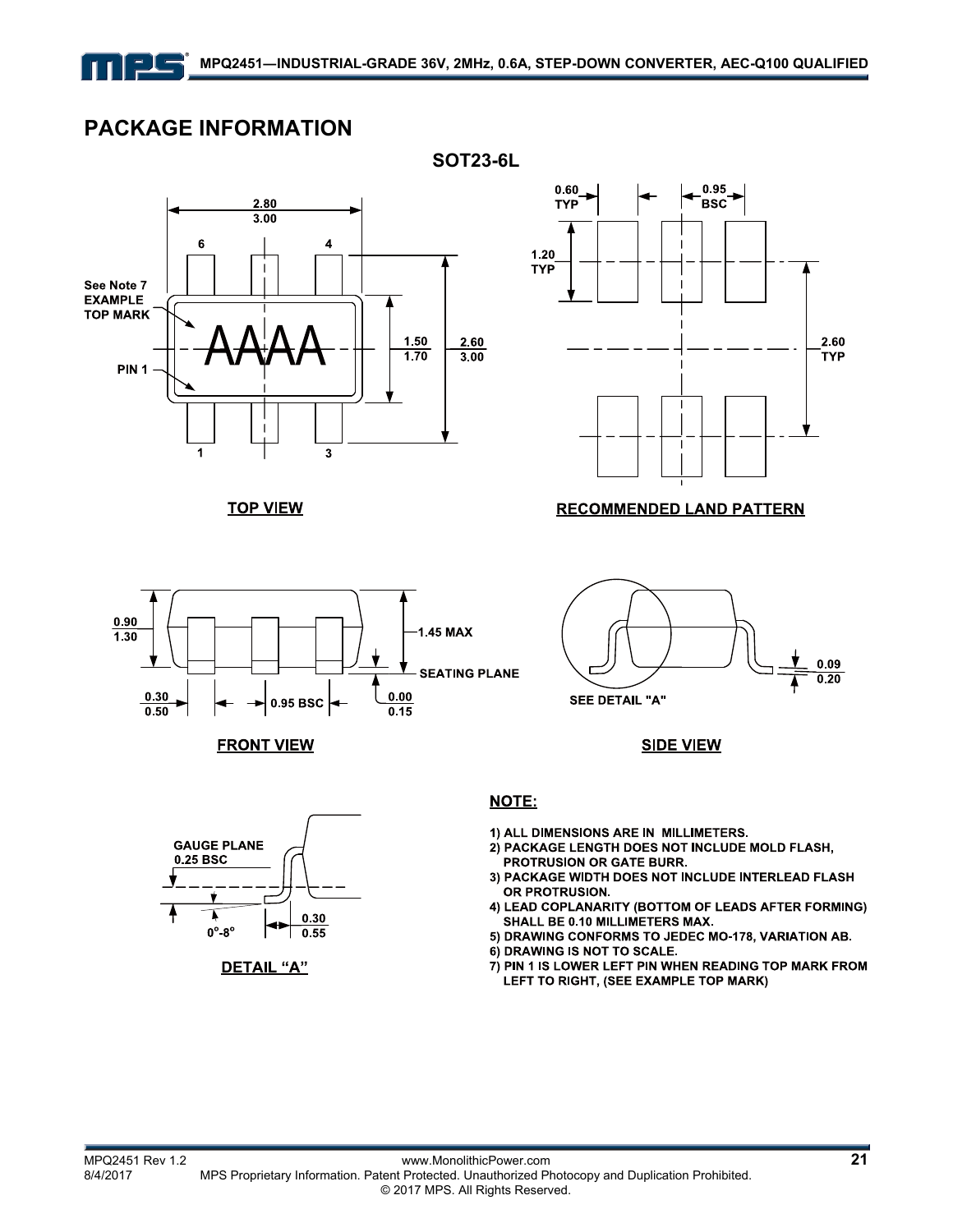

### **QFN6 (2mmx2mm)**



**0.30 0.65 PIN 1 ID 0.40 0.85 SEE DETAIL A 0.20 6 1 0.30** Δ **1.25 1.45 0.65 BSC <sup>4</sup> <sup>3</sup>**

**TOP VIEW**

**BOTTOM VIEW**



**SIDE VIEW**





#### **RECOMMENDED LAND PATTERN**